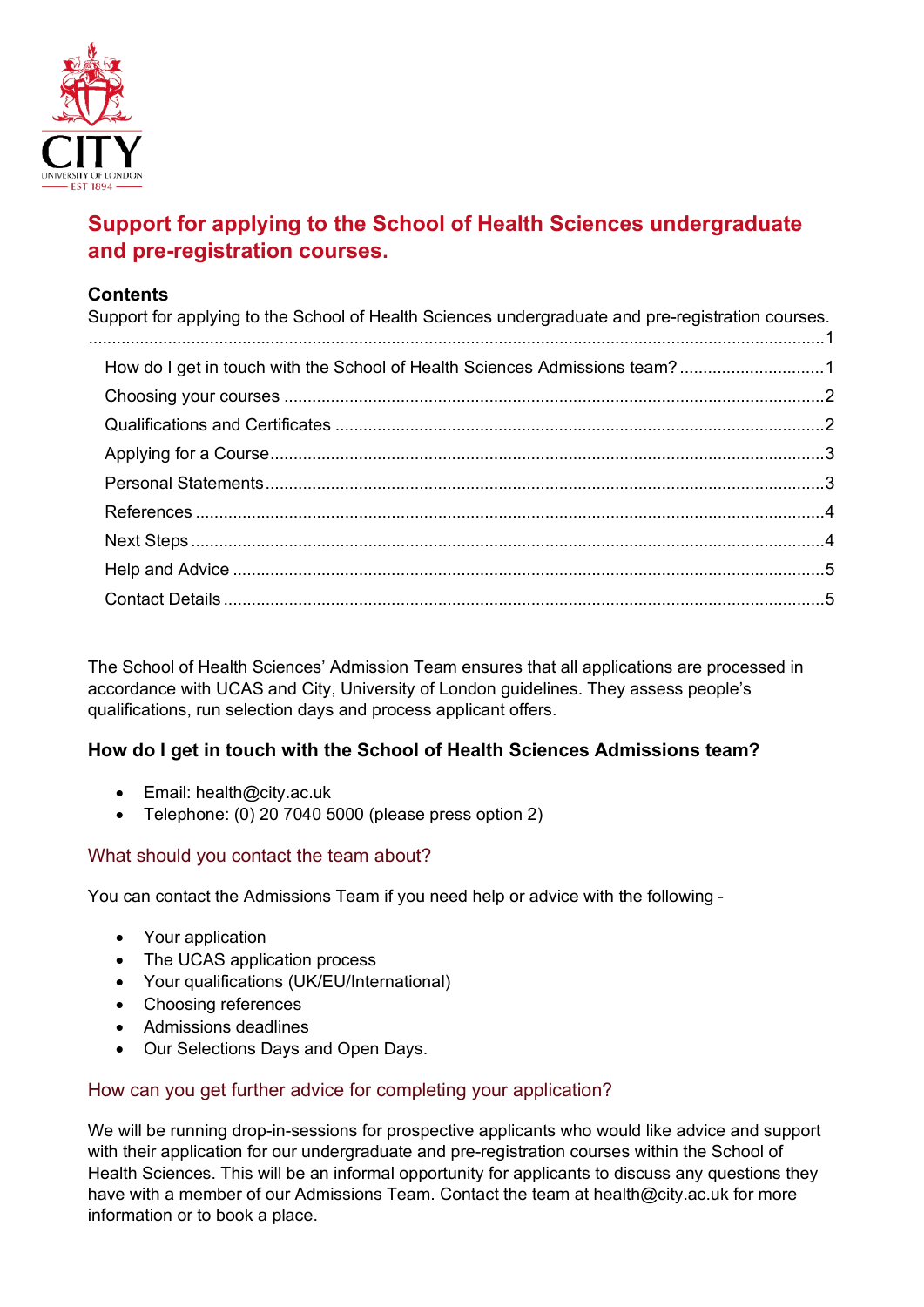\*\*Please note\*\* these sessions are only to advise applicants and is not a guarantee of an interview or offer of a place on our courses.

### <span id="page-1-0"></span>**Choosing your courses**

Take a look at [the courses we offer](https://www.city.ac.uk/prospective-students/courses) and see which area interests you the most

#### What are the entry criteria for each programme?

You can check the entry criteria by visiting the relevant course pages and clicking on the 'Entry requirements' from the drop-down menu. (If you are an international applicant, you can check if your qualifications are comparable by using UK NARIC)

#### Can I speak to a current/past student?

Below are the various ways in which you can hear from current students and alumni -

- [Contact a current student](https://www.city.ac.uk/prospective-students/open-events-and-fairs/online-chats/ask-a-student) using our 'ask a student' platform
- Read our [student profiles](https://www.city.ac.uk/about/people/students)
- Visit an [Open Day or Postgraduate Open Evening event](https://www.city.ac.uk/prospective-students/open-events-and-fairs)
- Attend a Drop in Session
- Book a place on our [Campus Tours,](https://www.city.ac.uk/prospective-students/open-events-and-fairs/campus-tours) which take place every Tuesday and Thursday

#### Do I need work experience?

Work experience can help with your personal statement and upcoming interviews. For some of our programmes, such as Radiography, a clinical visit must be completed and is a mandatory part of the application process. Where this is the case, it will be outlined in the 'Entry requirements' section of the course page.

## What else are you looking for?

We look for an awareness and good understanding of health-related issues. Keep up-to-date with the latest news and discoveries within your particular sector.

#### <span id="page-1-1"></span>**Qualifications and Certificates**

#### What are UCAS Tariff points?

Applicants can also check the [UCAS Tariff Calculator](https://www.ucas.com/undergraduate/what-and-where-study/entry-requirements/ucas-tariff-points) for more information. Our course pages outline how many UCAS Tariff points are required for each course.

#### Do you accept a combination of qualifications?

Some of our courses will accept a combination of qualifications. We only accept a combination of A-Level's & BTEC's in relevant subjects (e.g. Health or Sciences). If you are unsure, please contact the School of Health Sciences Admissions Team.

#### How do I check my overseas qualifications?

[UK NARIC](https://www.naric.org.uk/naric) is a useful tool for checking overseas qualifications and if they are comparable to the required UK entry criteria. For English & [IELTS r](https://www.ielts.org/)equirements please see our course pages.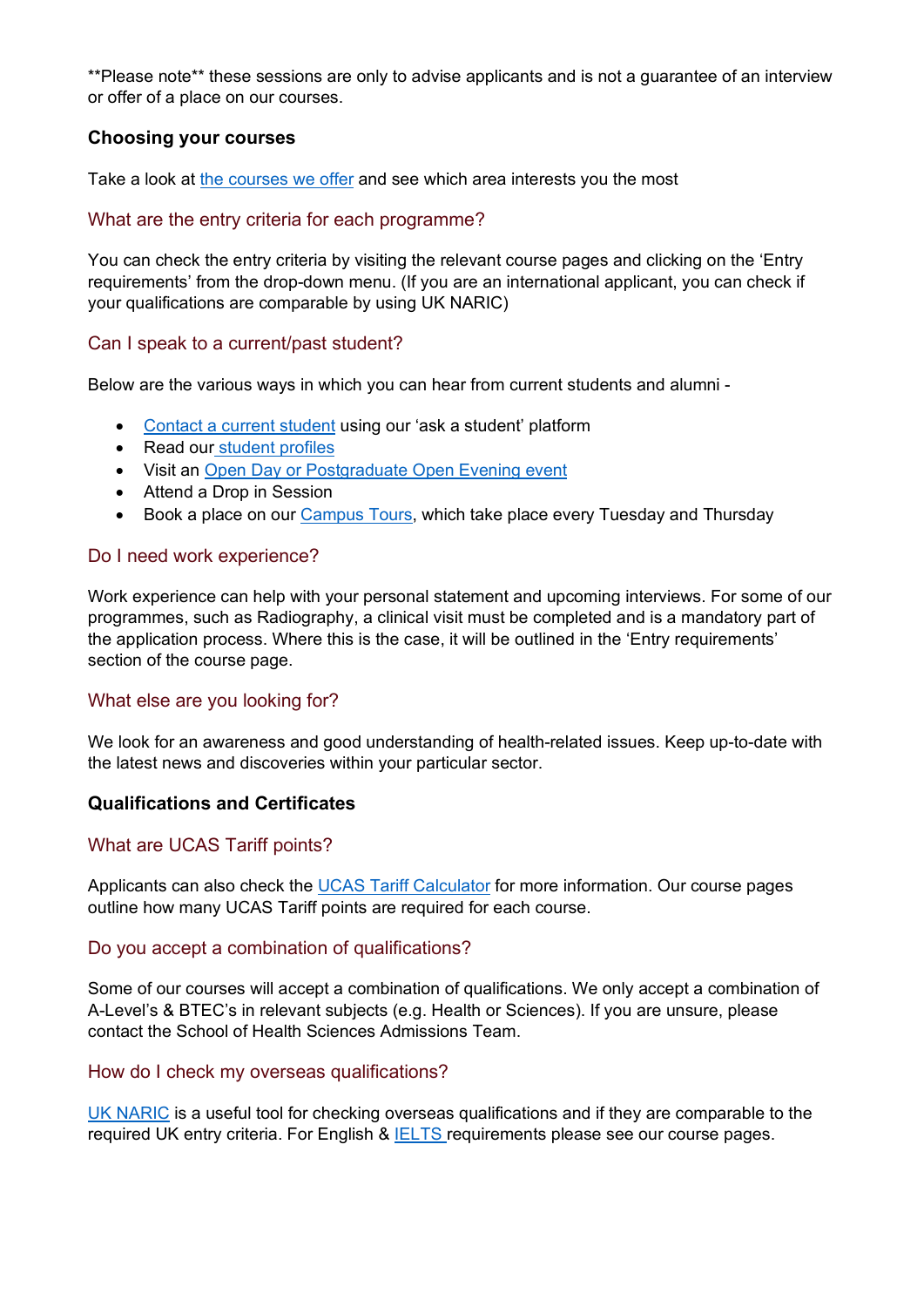## <span id="page-2-0"></span>**Applying for a Course**

## Where do I apply?

Applicants applying for our BSc and MSc pre-registration programmes (excluding MSc Speech & Language Therapy) can only apply via the UCAS website (www.ucas.com)

## What is UCAS?

UCAS stands for Universities and Colleges Admissions Service. It is a centralised service that students use in the UK to apply to university. Applicants who want to study an undergraduate degree course in the UK will need to apply through UCAS.

Create a UCAS account and familiarise yourself with their deadlines and key dates for completing your application. Once your account is created and a UCAS Personal ID number has been issued, please join UCAS Hub which is also very useful to new applicants.

#### Do I need to add details of all academic qualifications in UCAS?

Yes, please ensure you fill in all of your academic qualifications. If you miss out important information (e.g. GCSEs, IELTS and degree classifications) your application may be rejected or delayed.

## What should I do if I've noticed incorrect details on my UCAS form?

Please contact health@city.ac.uk and inform our Admissions Team as soon as possible with the correct information. Please include your UCAS ID No, the name of the course you have applied for and a scanned copy (or a clear photograph) of your qualifications.

#### <span id="page-2-1"></span>**Personal Statements**

Your personal statement is a really important part of your UCAS application, and gives the university insight into your passion for the course you are applying for, as well as details around your non-academic hobbies, activities and work experience.

Personal statements are normally around 4000 characters. If you are applying for different course subjects on your application form, please complete a tailored personal statement and email it to health@city.ac.uk

## What information do I need to include in my personal statement?

If you have any hobbies and interests, please include them as this is how you will stand out from others, especially if they are relevant to the course you are applying for (e.g. reading, working with children or volunteering)

Provide as much detail as possible about your work experience and other relevant experiences.

Don't forget to show personality and enthusiasm. This is your opportunity to stand out! Before submitting your personal statement

Plan out what you want to talk about before writing your personal statement to ensure it flows well.

Check for spelling, punctuation and grammar errors.

Ask somebody else to double check what you have written.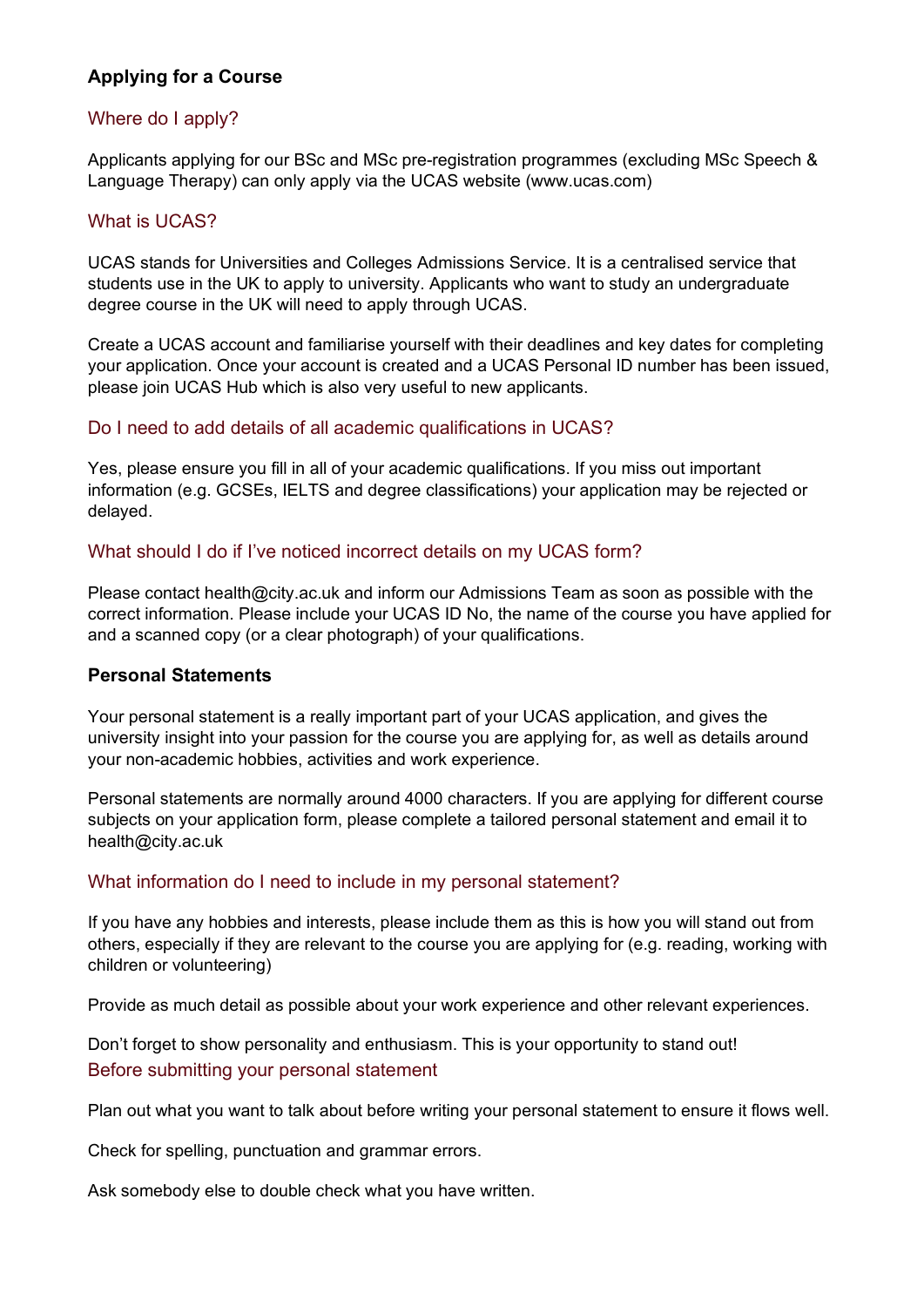#### <span id="page-3-0"></span>**References**

#### Do I need to submit a reference with my application?

Applicants must include a reference to support your initial UCAS application. This can be Academic or Professional. A reference is required before an application can be submitted, the referee MUST send their reference on the UCAS website not via email.

It's important that the reference is given by an academic or professional (i.e. employer) as friends or family references are not accepted. If the reference is from an employer, it is a recommendation reference and not a standard employment reference.

#### <span id="page-3-1"></span>**Next Steps**

#### What happens after my application has been submitted?

The Admissions Team will assess your application. If successful, you will be invited to attend a Selection Day for an interview.

All applicants for the courses listed above must go through the selection process before an offer of a place to study can be made. We strongly advise all applicants to prepare for the selection process in advance.

## When do I receive my offer?

If applicants are successful at a Selection Day, an offer will be made (unconditional or conditional) by our Admissions Tutors.

BSc applicants will receive a notification of their offer via their UCAS Track. MSc applicants will receive a confirmation of this in writing via email & UCAS Track.

#### Will I need a Second Reference?

Some of our nursing programmes require a second reference if their application is successful. Please click here for more information.

#### How do I verify my documents?

If applicants do not bring in their documents to their Selection Day (i.e. qualifications/passport), applicants will be given a deadline to submit or post their original documents to us for verification.

#### What is an RPL Essay?

Applicants applying for our MSc programmes will need to complete their Recognition of Prior Learning (RPL) Essay. These requirements will be reviewed using the Recognition of Prior Learning (RPL) process before you commence the programme.

#### Will I need a DBS and Occupation Health check?

All applicants for the courses listed above are required to complete a DBS and Occupational Health check. Further information will be sent out to the applicants a few weeks before the start of the course.